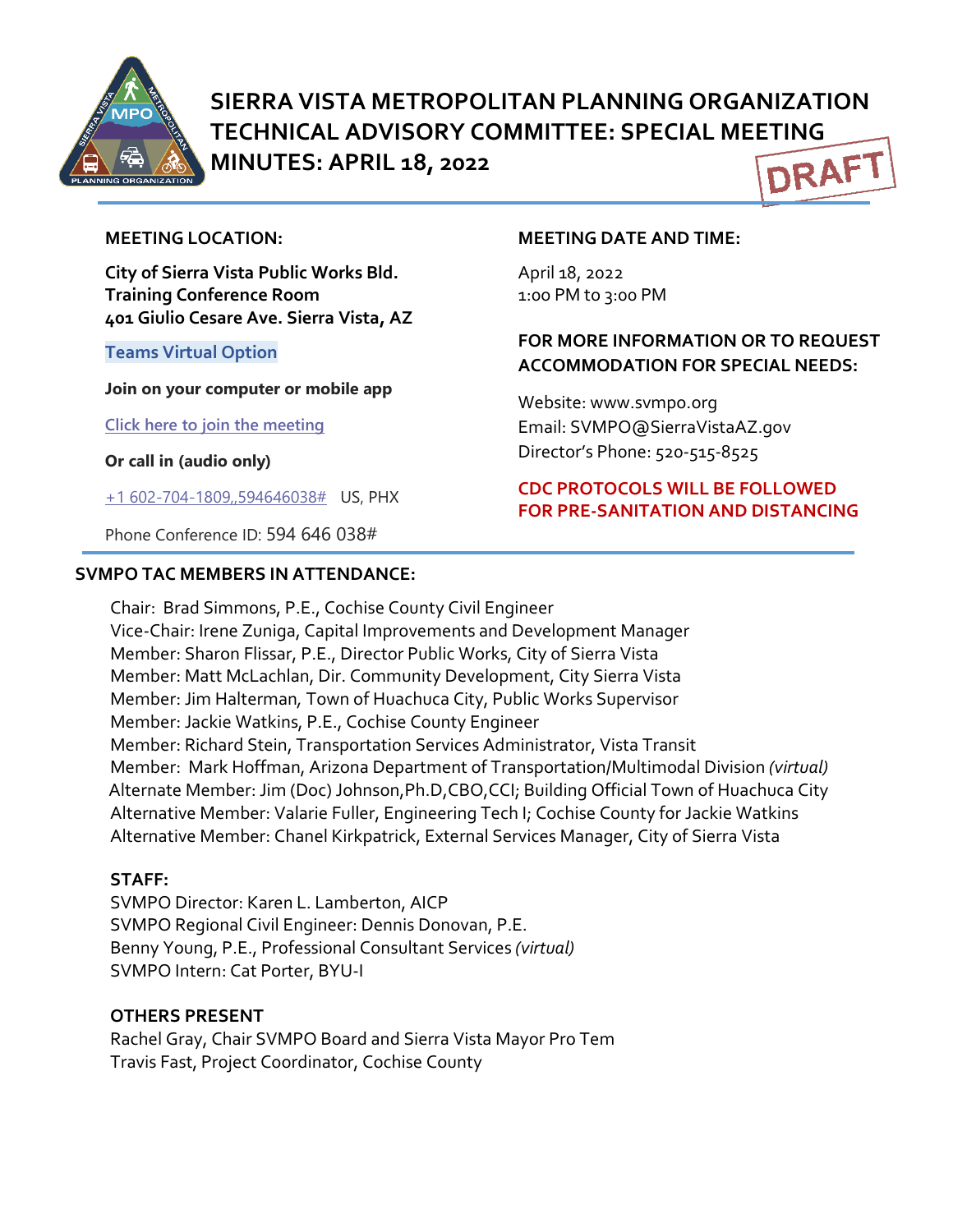# **1. CALL TO ORDER AND ROLL CALL**

Chair Simmons called the TAC meeting to order at 1:04 p.m.

### **CONTINUING BUSINESS: PRESENTATION/DISCUSSION**

### **2. STBG FY22 LEDGER BALANCES**

The SVMPO Director provided the TAC the current Transportation Improvement Program (TIP) ledger and noted that there are no changes from the meeting held on April 13<sup>th</sup>, 2022 regarding future available funding. As of the date of this meeting, available Surface Transportation Block Grant (STBG) funds through Fiscal Year 2027 are estimated to be \$2,566,129.

This was an information item.

## **3. POTENTIAL TIP PROJECT PRIORITIZATION AND RECOMMENDATIONS**

**Action:** It is the goal of the MPO to fully program the SVMPO Transportation Improvement Program by the end of this fiscal year.

The SVMPO Director stated that the purpose of this meeting was to discuss the potential selection criterial for TIP. TAC members then shared their member jurisdiction's perspectives about the considerations that should be included in a formal policy. The TAC did not reach an agreement on specific criteria but did concur that having something developed would help provide more clarity and certainty to the process.

The SVMPO Board Director was directed to bring this item to the SVMPO Board for direction.

A Call for Projects was issued, preliminary proposals presented at the Feb 9<sup>th</sup> TAC meeting. Revised Proposals were provided for review by TAC members at the April 13<sup>th</sup> TAC meeting. The SVMPO TAC, after discussion, requested this special meeting to focus solely on the funding and programming of the FY23/FY27 TIP.

TIP Project Requests and Funding options were considered for programming all or part of the FY23- FY27 TIP.

The TAC also considered recommendations for placing future potential projects in a "parking lot" to bring up into the active TIP as additional funding is identified for programmed or placeholder projects.

TAC members discussed the member jurisdiction proposals and available funding for the five-year TIP. City Manager Chuck Potucek provided a historic perspective of the TIP project selection from when he was a member of the Board of Directors for SEAGO. The TAC then took two actions related to this item as follows:

Programming Moson Rd for FY 23 for Design

**MOTION:** Member Flissar

**SECOND:** Vice-Chair Zuniga

**ACTION:** PASSED UNANIMOUSLY 11/0